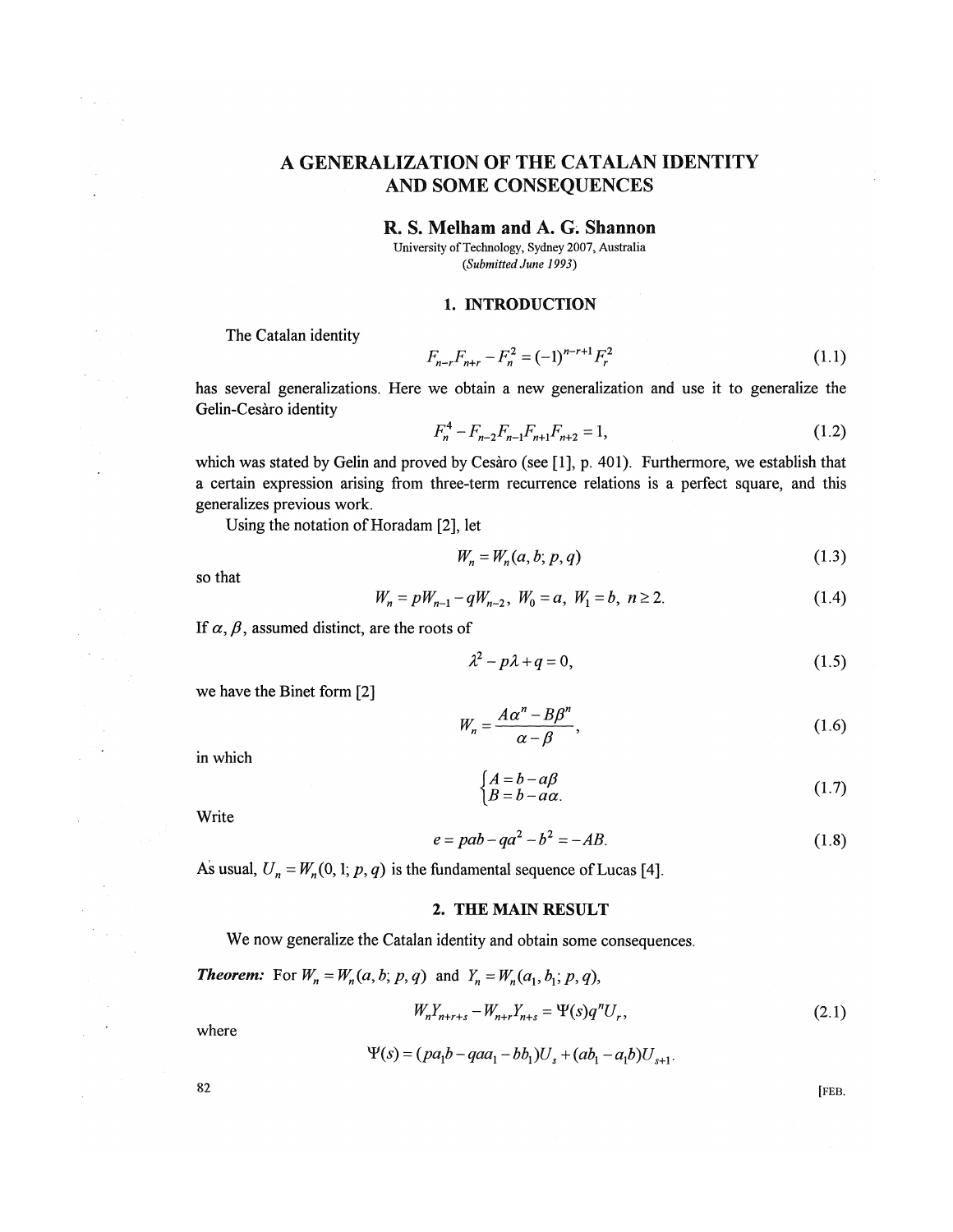*Proof:* Using the Binet forms for  $W_n$  and  $Y_n$  we obtain, after some algebra,

$$
W_n Y_{n+r+s} - W_{n+r} Y_{n+s} = \frac{(AB_1 \beta^s - A_1 B \alpha^s) q^n U_r}{\alpha - \beta}
$$

where, in the Binet form for  $Y_n$ ,

$$
\begin{cases} A_1 = b_1 - a_1 \beta, \\ B_1 = b_1 - a_1 \alpha. \end{cases}
$$
 (2.2)

Now, using (1.7) and (2.2) we see, after simplifying, that  $\frac{AB_1\beta^s - A_1B\alpha^s}{\alpha - \beta}$  reduces to  $\Psi(s)$ .  $\square$ 

In (2.1), replacing *n* by  $n-r$  and *s* by *r* gives

$$
W_{n-r}Y_{n+r} - W_nY_n = \Psi(r)q^{n-r}U_r.
$$
 (2.3)

Replacing  $r$  by  $r + 1$  in (2.3), we have

$$
W_{n-r-1}Y_{n+r+1} - W_nY_n = \Psi(r+1)q^{n-r-1}U_{r+1}.
$$
 (2.4)

Adding  $(2.3)$  and  $(2.4)$  gives

$$
W_{n-r}Y_{n+r} + W_{n-r-1}Y_{n+r+1} = 2W_nY_n + \Psi(r)q^{n-r}U_r + \Psi(r+1)q^{n-r-1}U_{r+1}.
$$
 (2.5)

Subtracting (2.4) from (2.3) gives

$$
W_{n-r}Y_{n+r} - W_{n-r-1}Y_{n+r+1} = \Psi(r)q^{n-r}U_r - \Psi(r+1)q^{n-r-1}U_{r+1}.
$$
 (2.6)

Squaring  $(2.5)$  and subtracting the square of  $(2.6)$ , we obtain

$$
W_{n-r-1}W_{n-r}Y_{n+r}Y_{n+r+1} = W_n^2 Y_n^2 + W_n Y_n q^{n-r-1} (q\Psi(r)U_r + \Psi(r+1)U_{r+1})
$$
  
+ 
$$
\Psi(r)\Psi(r+1)q^{2n-2r-1}U_r U_{r+1}.
$$
 (2.7)

Putting  $r = 1$  in (2.7) yields

$$
W_{n-2}W_{n-1}Y_{n+1}Y_{n+2} = W_n^2 Y_n^2 + W_n Y_n q^{n-2} (q\Psi(1) + p\Psi(2)) + p\Psi(1)\Psi(2) q^{2n-3}.
$$
 (2.8)

In (2.1), substituting  $r = -1$ ,  $s = m - n + 1$  and noting that  $U_{-1} = -q^{-1}$ , we obtain

$$
W_n Y_m - W_{n-1} Y_{m+1} = -\Psi(m-n+1)q^{n-1}.
$$
 (2.9)

Furthermore, if  $n = m-1$ , then (2.9) yields

$$
W_{m-1}Y_m - W_{m-2}Y_{m+1} = -\Psi(2)q^{m-2}.
$$
\n(2.10)

Finally, from (2.1), it follows that

$$
(W_n Y_{n+r+s} - W_{n+r} Y_{n+s})^2 = \Psi^2(s) q^{2n} U_r^2,
$$

so that

$$
4W_nW_{n+r}Y_{n+s}Y_{n+r+s} + \Psi^2(s)q^{2n}U_r^2 = (W_nY_{n+r+s} + W_{n+r}Y_{n+s})^2,
$$

thus establishing that

 $1995$ ] 83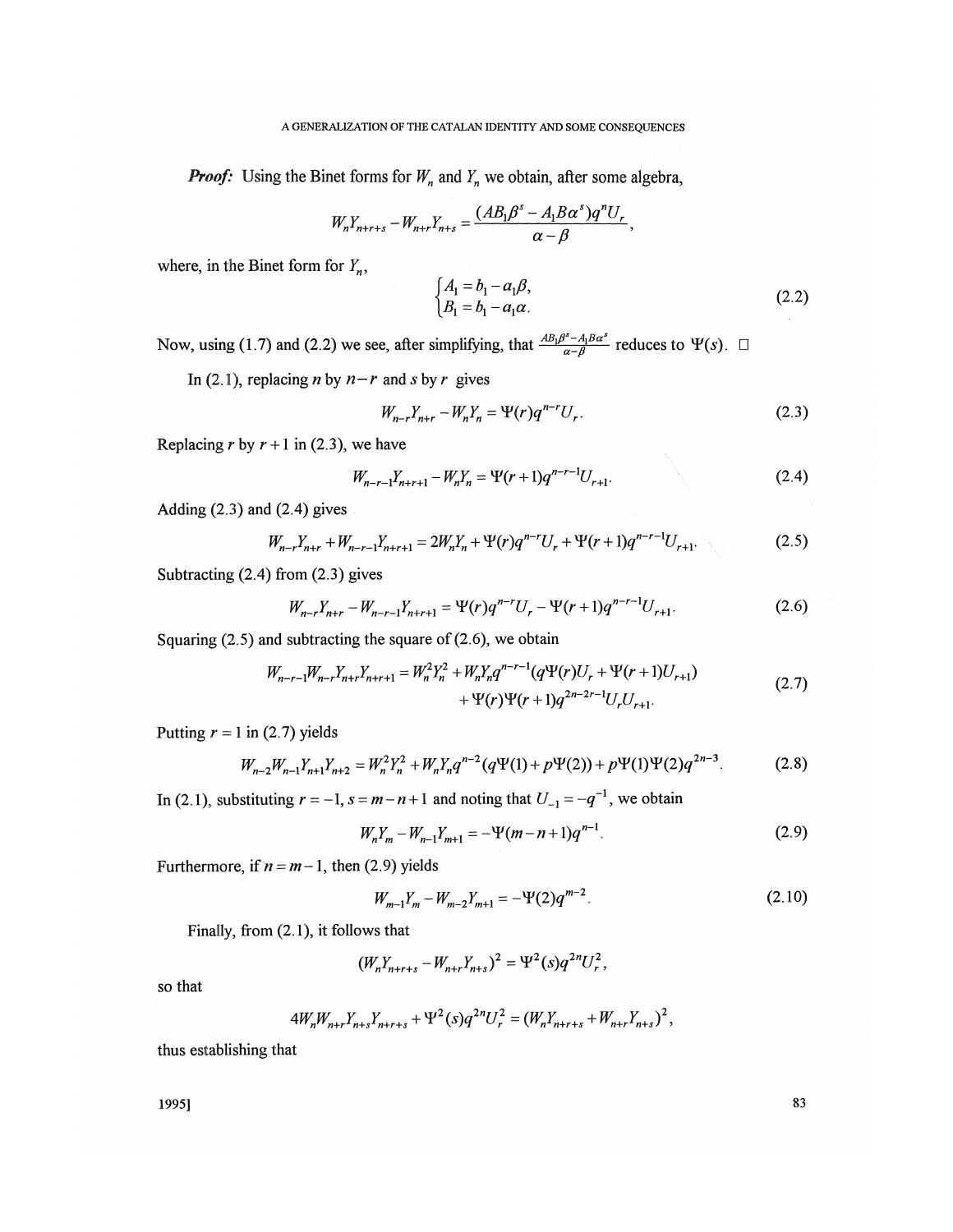A GENERALIZATION OF THE CATALAN IDENTITY AND SOME CONSEQUENCES

$$
4W_n W_{n+r} Y_{n+s} Y_{n+r+s} + \Psi^2(s) q^{2n} U_r^2 \tag{2.11}
$$

is a perfect square for nonnegative integers  $n$ ,  $r$ ,  $s$  and integers  $a$ ,  $b$ ,  $a_1$ ,  $b_1$ ,  $p$ ,  $q$ .

### 3. RELATION TO OTHER GENERALIZATIONS

The results of the previous section generalize results of Horadam and Shannon [3] who, in turn, generalized work of Morgado [5] on the Fibonacci numbers. It suffices then to indicate how our work generalizes that of Horadam and Shannon.

In (2.1), when  $(a_1, b_1) = (a, b)$ , we have  ${W_n} = {Y_n}$  and  $\Psi(s) = eU_s$ , so that (2.1) becomes

$$
W_n W_{n+r+s} - W_{n+r} W_{n+s} = eq^n U_r U_s,
$$

which Horadam and Shannon gave as a generalization of the Catalan identity. Under the same circumstances, noting that  $\Psi(1) = e$  and  $\Psi(2) = ep$ , (2.8) reduces to

$$
W_{n-2}W_{n-1}W_{n+1}W_{n+2} = W_n^4 + W_n^2 e q^{n-2} (p^2 + q) + e^2 q^{2n-3} p^2,
$$

which Horadam and Shannon gave as a generalization of the Gelin-Cesàro identity.

Similarly, (2.9) and (2.10) reduce, respectively, to

$$
W_n W_m - W_{n-1} W_{m+1} = -e q^{n-1} U_{m-n+1}
$$

and

$$
W_n W_{n-1} - W_{n-2} W_{n+1} = -e p q^{n-2},
$$

which are generalizations of results for Fibonacci numbers due to D'Ocagne (see [1], p. 402).

Finally, the expression (2.11) reduces to

$$
4W_nW_{n+r}W_{n+s}W_{n+r+s} + e^2q^{2n}U_r^2U_s^2,
$$

which was proved by Horadam and Shannon to be a perfect square.

### ACKNOWLEDGMENT

We gratefully acknowledge the comments of an anonymous referee whose suggestions have considerably streamlined the presentation of this paper.

#### REFERENCES

- 1. L. E. Dickson. *History of the Theory of Numbers.* Vol. 1. New York: Chelsea, 1966.
- 2. A. F. Horadam. "Basic Properties of a Certain Generalized Sequence of Numbers." *The Fibonacci Quarterly* 3.2 (1965): 161-76.
- 3. A. F. Horadam & A. G. Shannon. "Generalization of Identities of Catalan and Others." *Portugaliae Mathematica* 44 (1987): 137-48.
- 4. E. Lucas. *Théorie des Nombres*. Paris: Albert Blanchard, 1961.
- 5. J. Morgado. "Some Remarks on an Identity of Catalan Concerning the Fibonacci Numbers." *Portugaliae Mathematica* 39 (1980):341-48.

AMS Classification Numbers: 11B37, 11B39

$$
\mathcal{L}_{\mathcal{P}}^{\mathcal{P}} \circ \mathcal{L}_{\mathcal{P}}^{\mathcal{P}} \circ \mathcal{L}_{\mathcal{P}}^{\mathcal{P}}
$$

**84 IFFER**, **EXECUTE 2008 IFFER**, **EXECUTE 2009 IFFER**, **EXECUTE 2009**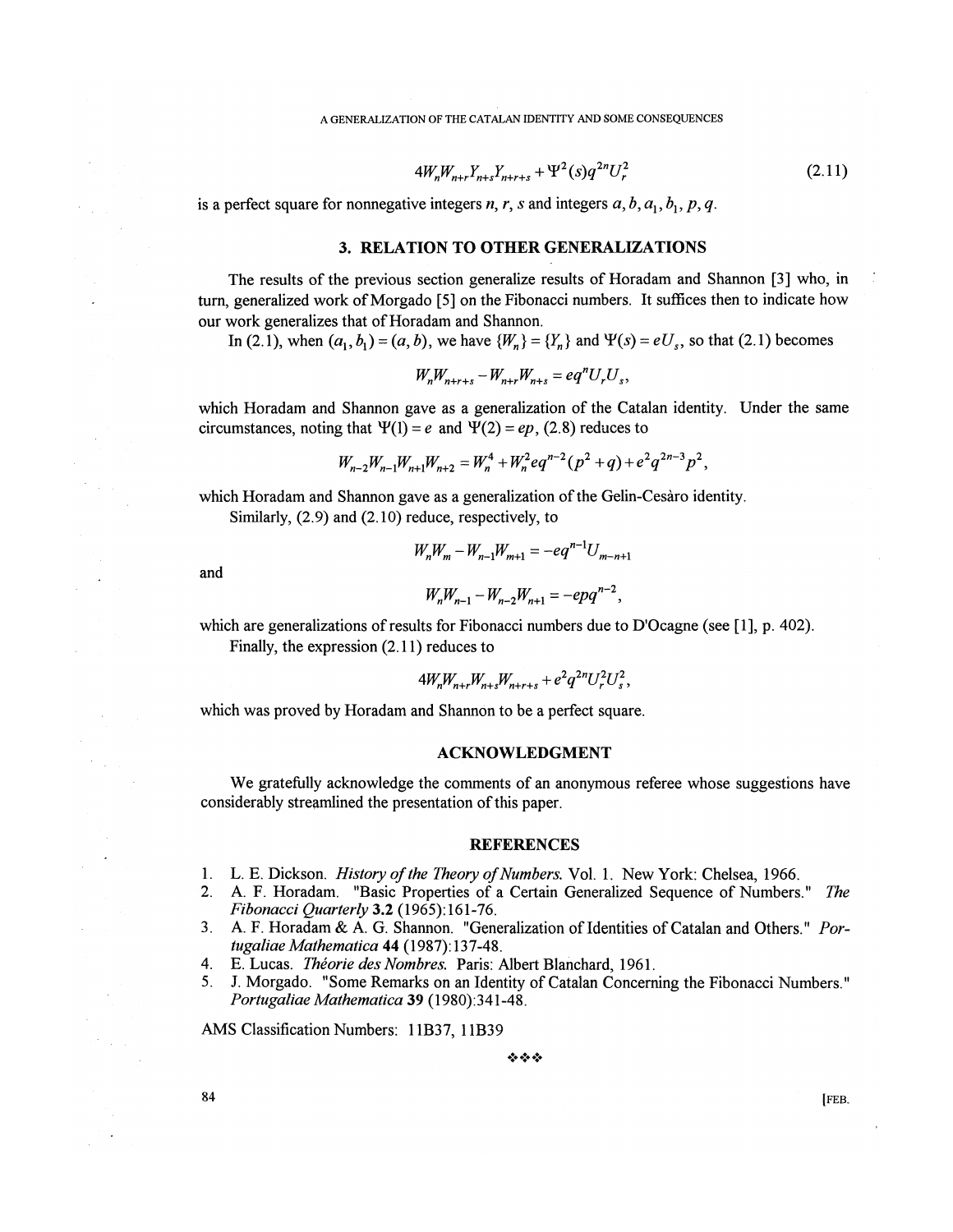